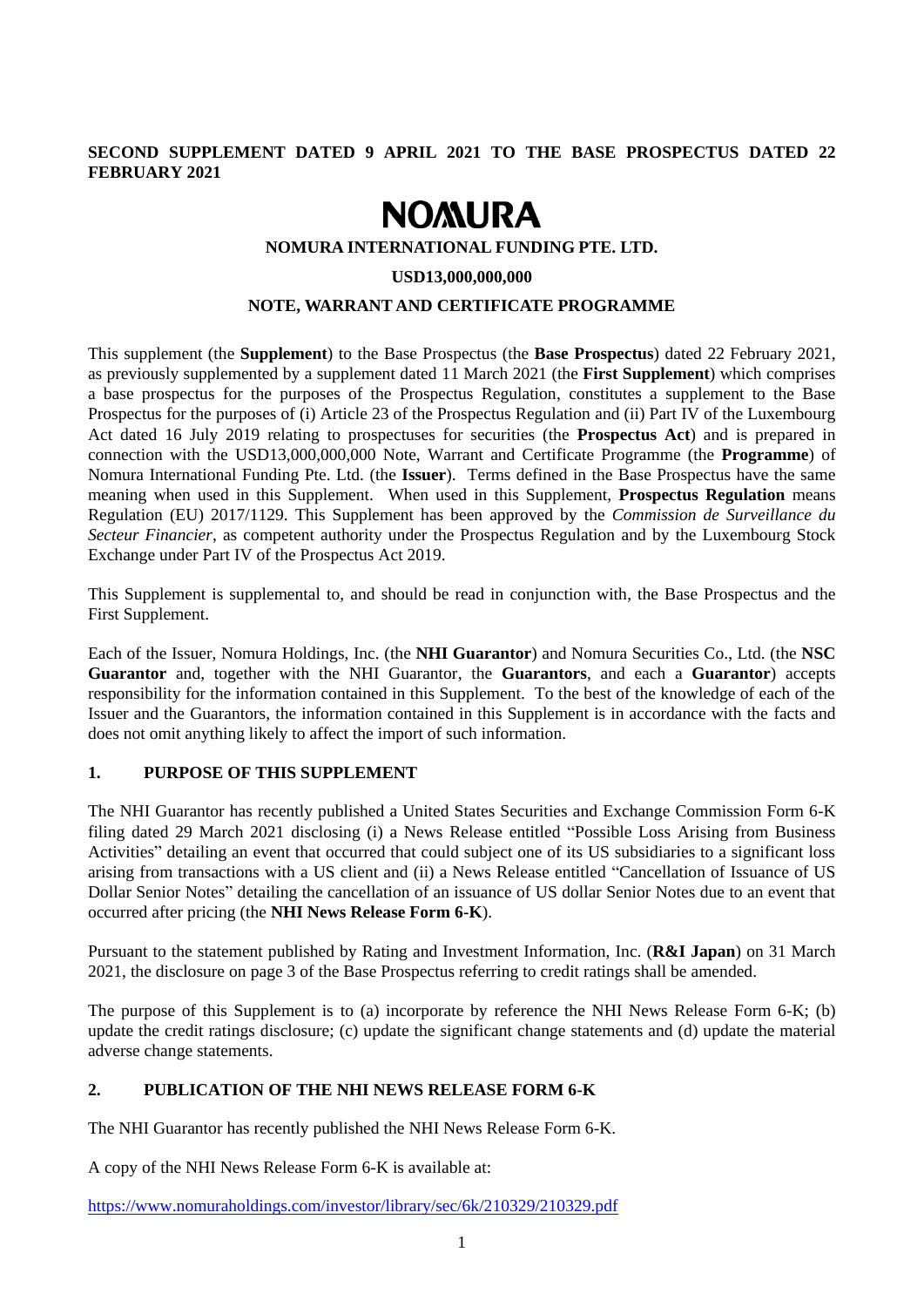By virtue of this Supplement, the NHI News Release Form 6-K is incorporated by reference in, and forms part of, the Base Prospectus.

As such the following text shall be added on page 105 of the Base Prospectus (as amended by the First Supplement) immediately following the existing paragraph (t):

"(u) the Form 6-K of the NHI Guarantor dated 29 March 2021, containing (i) a News Release entitled "Possible Loss Arising from Business Activities" and (ii) a News Release entitled "Cancellation of Issuance of US Dollar Senior Notes" (available at [https://www.nomuraholdings.com/investor/library/sec/6k/210329/210329.pdf\)](https://www.nomuraholdings.com/investor/library/sec/6k/210329/210329.pdf) (the **NHI News Release Form 6-K**);".

## **3. UPDATE OF CREDIT RATINGS**

As of 31 March 2021, the ratings of the NHI Guarantor as issued by R&I Japan have been updated.

As such, the paragraph beginning "The long-term debt of the NHI Guarantor" on page 4 of the Base Prospectus is deemed to be deleted in its entirety and replaced with the following:

"The long-term debt of the NHI Guarantor has been rated BBB+ by S&P Global Ratings Japan Inc. (**S&P Japan**), Baa1 by Moody's Japan K.K. **(Moody's Japan**), A- by Fitch Ratings Japan Limited (**Fitch Japan**), A by Rating and Investment Information, Inc. (**R&I Japan**) and AA- by Japan Credit Rating Agency, Ltd. (**JCR**)."

# **4. UPDATE OF THE SIGNIFICANT CHANGE STATEMENT**

The paragraphs under the heading "6. Significant Change" on page 809 of the Base Prospectus shall be deemed deleted and replaced with the following:

"Save as disclosed in the NHI News Release Form 6-K, there has been no significant change in the financial performance or position of the Issuer since 31 December 2020.

Save as disclosed in the NHI News Release Form 6-K, there has been no significant change in the financial performance or position of the NHI Guarantor or the Nomura Group since 31 December 2020.

Save as disclosed in the NHI News Release Form 6-K, there has been no significant change in the financial performance or position of the NSC Guarantor since 31 December 2020."

#### **5. UPDATE OF THE MATERIAL ADVERSE CHANGE STATEMENTS**

The paragraphs under the heading "7. Material Adverse Change" on page 809 of the Base Prospectus shall be deemed deleted and replaced with the following:

"Save as disclosed in the NHI News Release Form 6-K, there has been no material adverse change in the prospects of the Issuer since 31 March 2020.

Save as disclosed in the NHI News Release Form 6-K, there has been no material adverse change in the prospects of the Guarantors since 31 March 2020."